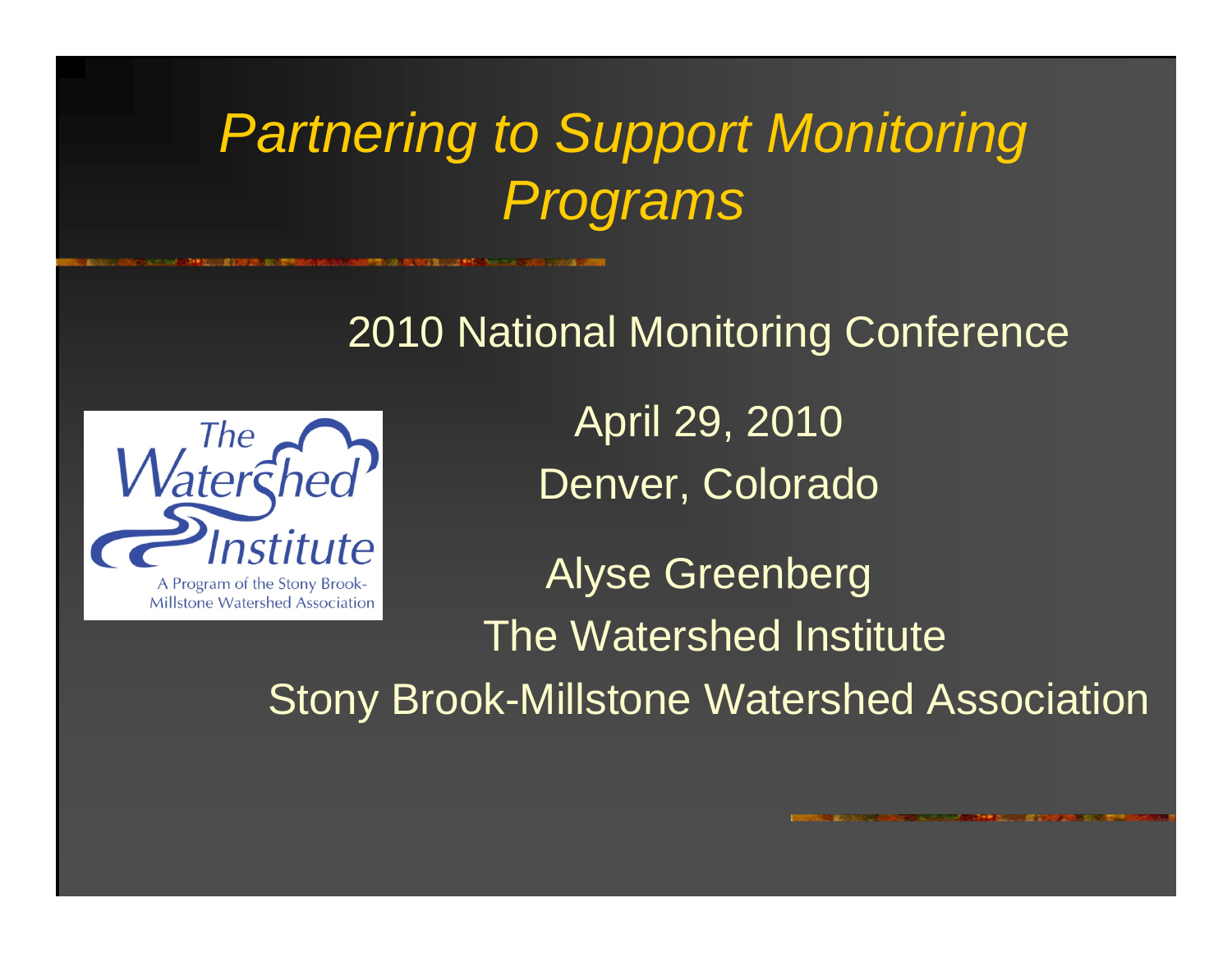### The Watershed Institute

**Program of the Stony Brook-Millstone** Watershed Association

■ The purpose of the Watershed Institute is to provide New Jersey's watershed groups with the knowledge, skills and resources they need to be strong and sustainable organizations protecting their local environments.

■ Workshops, one-on-one assistance, ideasharing meetings, listserv, website, publications, small grant program, and more.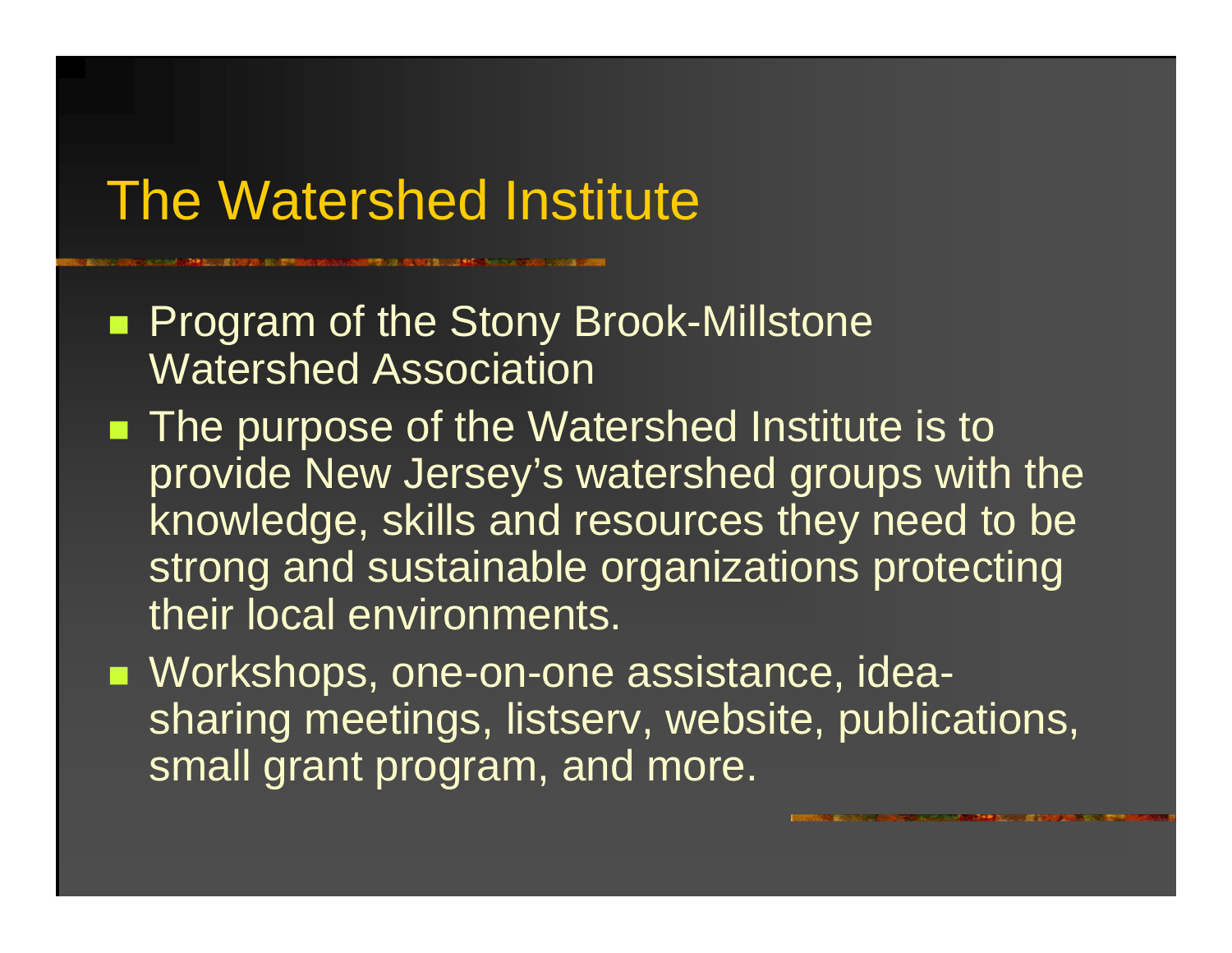## NJDEP Volunteer Monitoring Program

- **Number Water Monitoring and Article 15 Water Monitoring and** Standards, Bureau of Water Quality Standards and Assessment
- **Provides services to NJ monitoring** groups: trainings, quality assurance project plan review, annual monitoring conference, technical assistance, and more.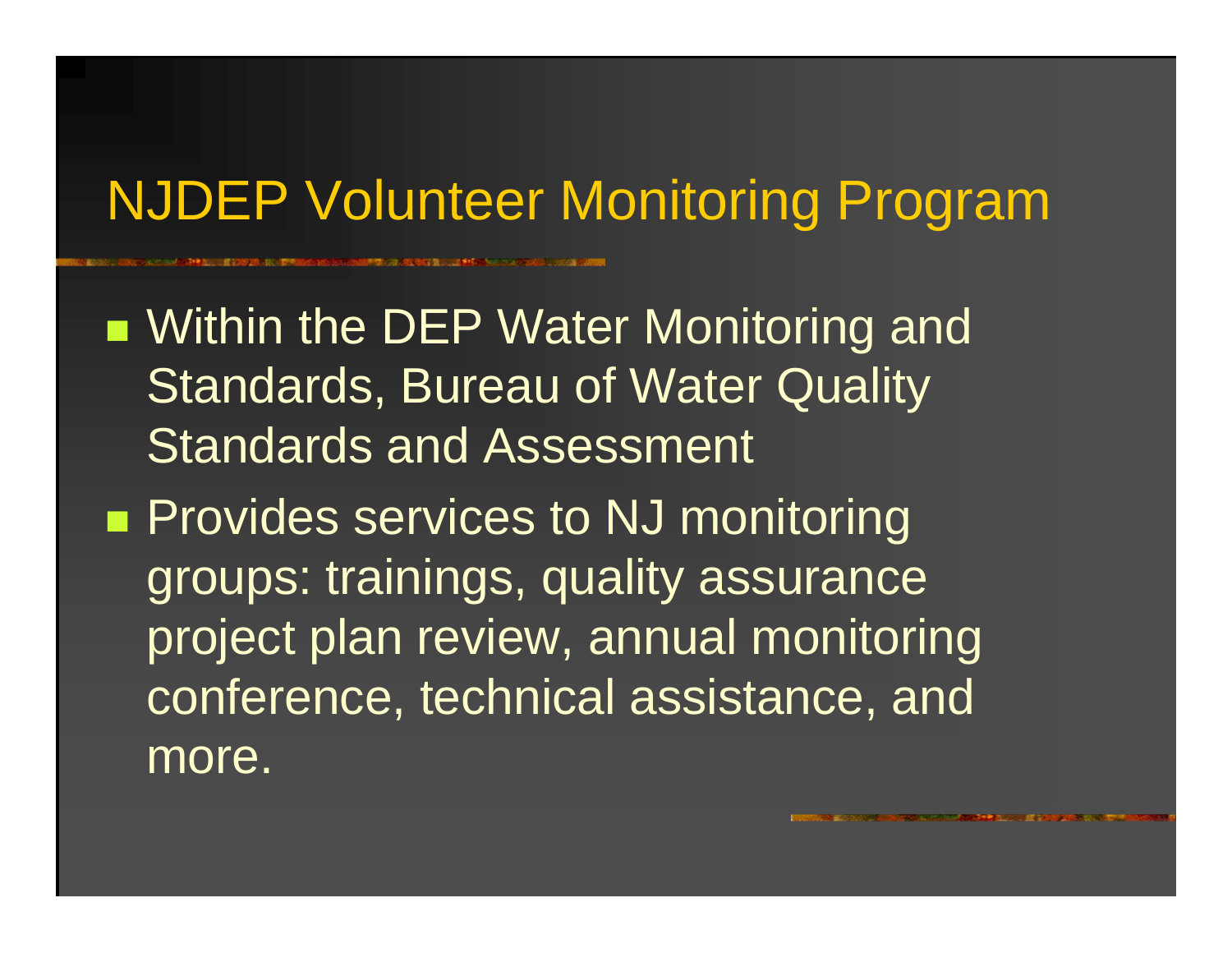## Partnering with NJDEP

■ Watershed Watch Network ■ World Water Monitoring Day (2008 – present) **Service Service** ■ WI Grant Program (2007 – present)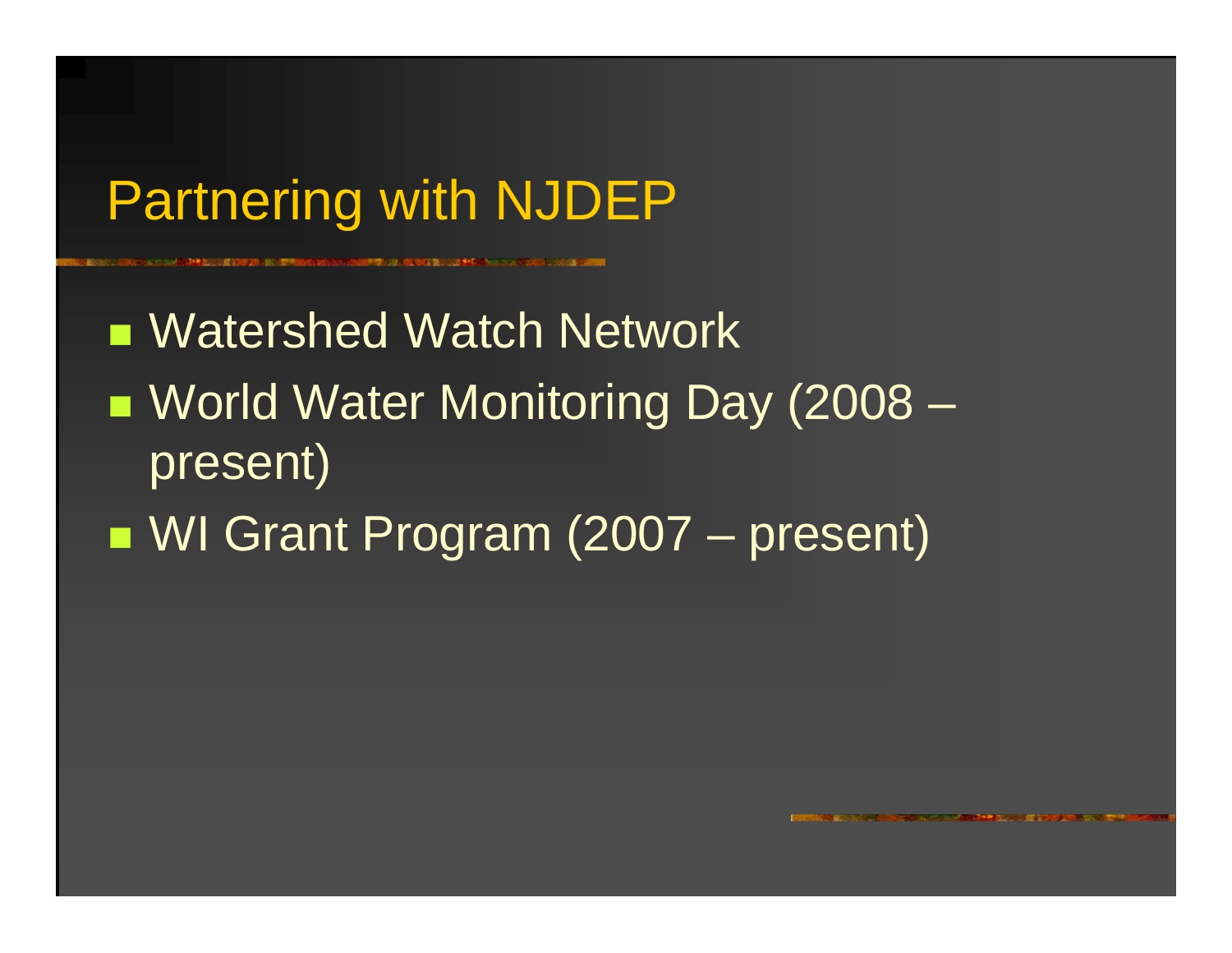### Watershed Institute Grant Program

**n** Initiated in 2003

- Funded by Geraldine R. Dodge Foundation (since 2003), New Jersey Department of Environmental Protection's Volunteer Monitoring Program (since 2007), and William Penn Foundation (since 2009)
- Has funded a total of 84 projects, totaling \$622,421.32 in funds.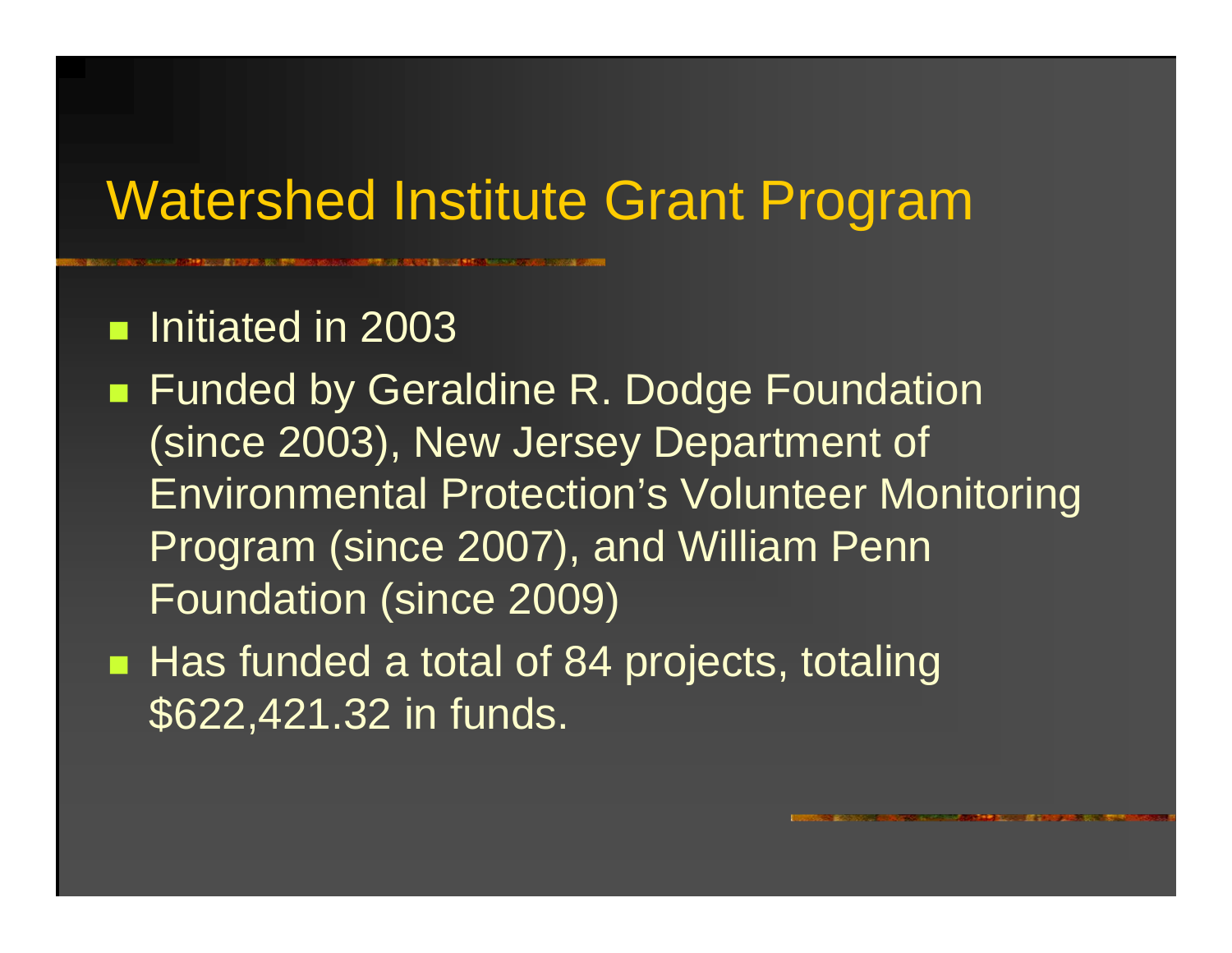## Watershed Institute Grant Program

**Provides funds to NJ watershed groups External Grant Review Committee** 

#### **Project types:**

- **Diganizational health**
- **Education**
- Policy
- **Conservation**
- **Science**

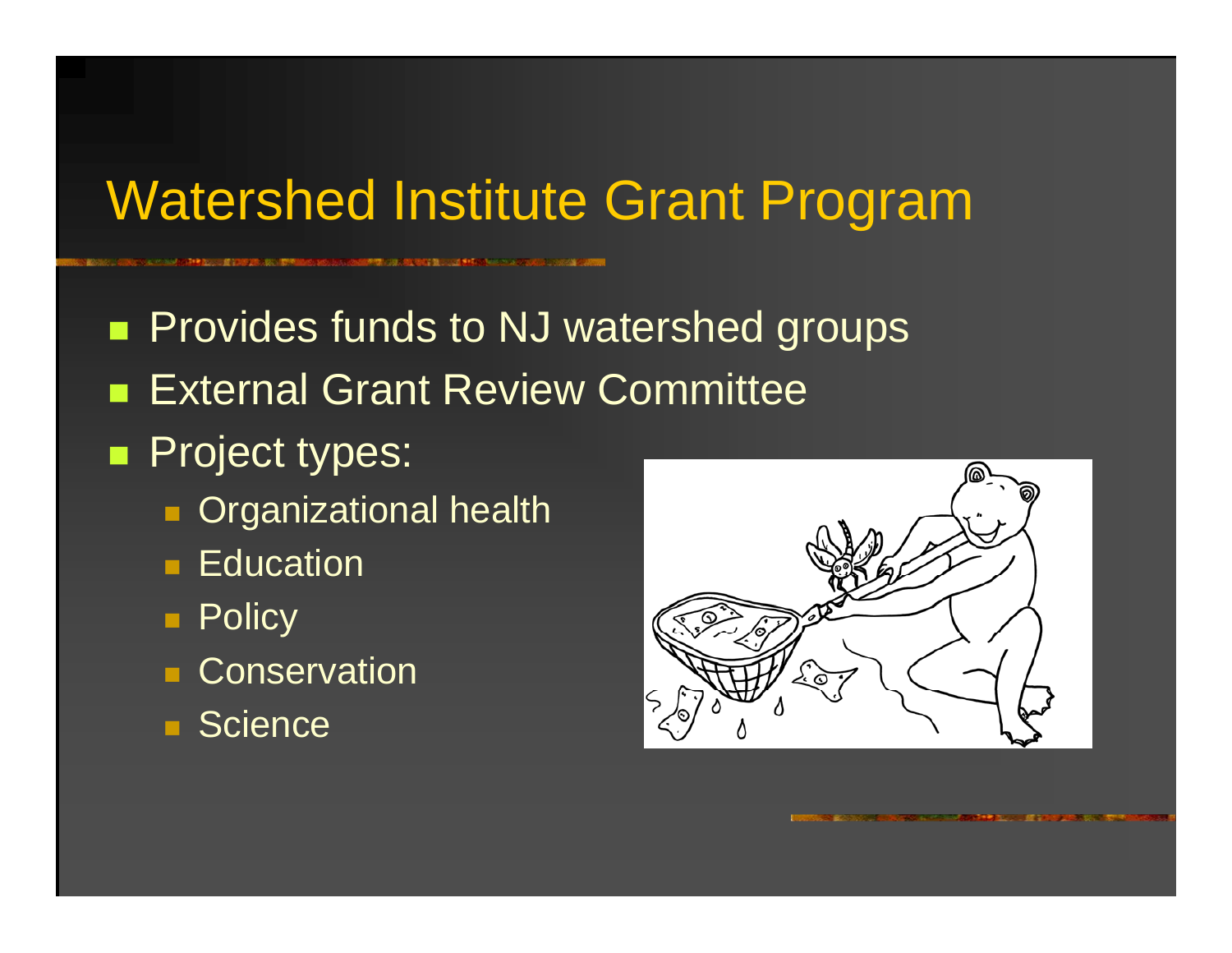# Roles in Grant Program

**NI: develop funding guidelines, coordinate** application and review process, manage grants, providing assistance to grantees ■ NJDEP-VMP: provide funding for monitoring projects, participate on grant review committee, provide technical assistance to grantees as needed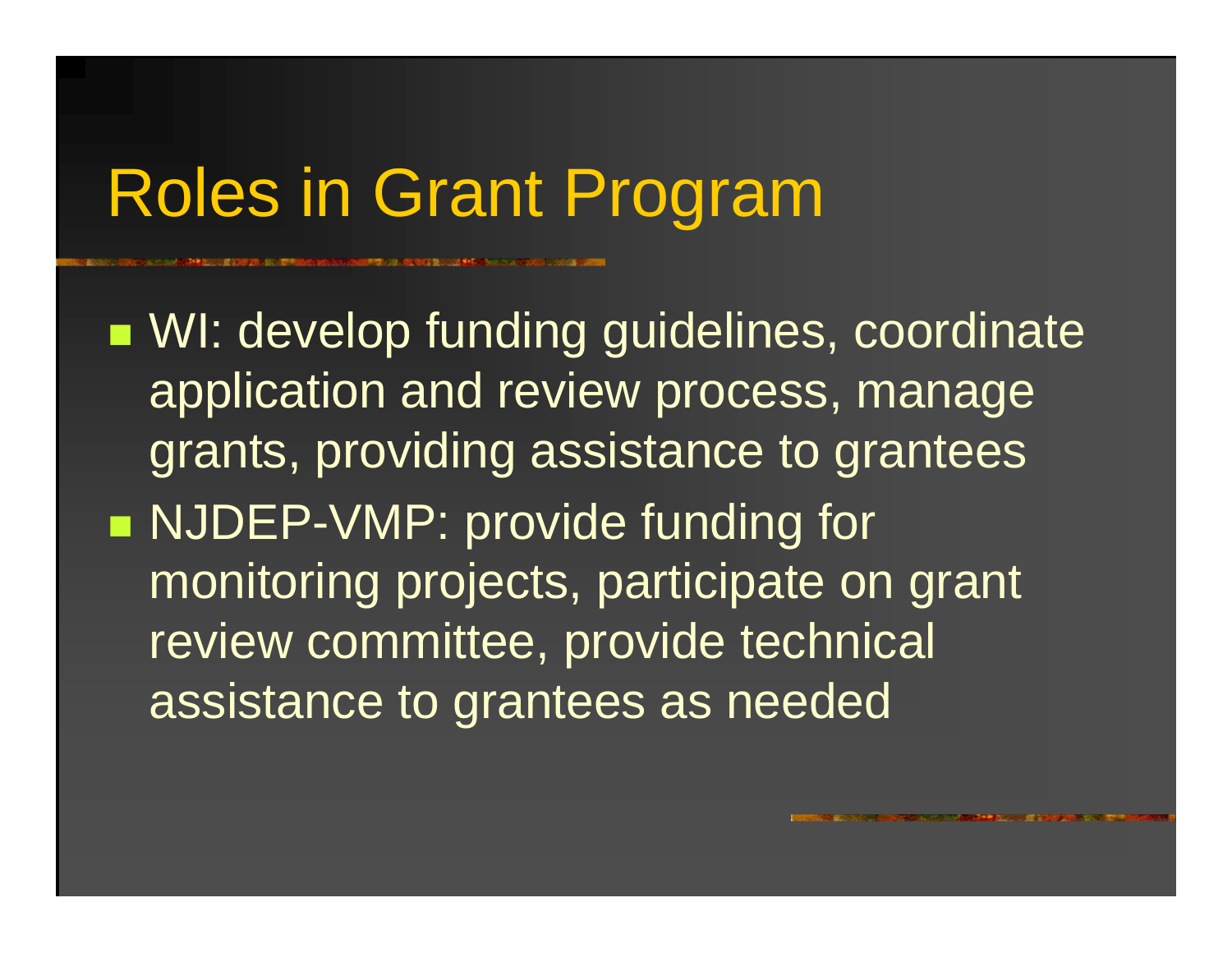# Monitoring Projects Funded

■ Since 2007, NJDEP funds have been used for all or part of 7 projects, thereby providing support to 5 watershed groups **Great Swamp Watershed Association RAUSCONETCONG Watershed Association Pequannock River Coalition Pompeston Creek Watershed Association** ■ South Branch Watershed Association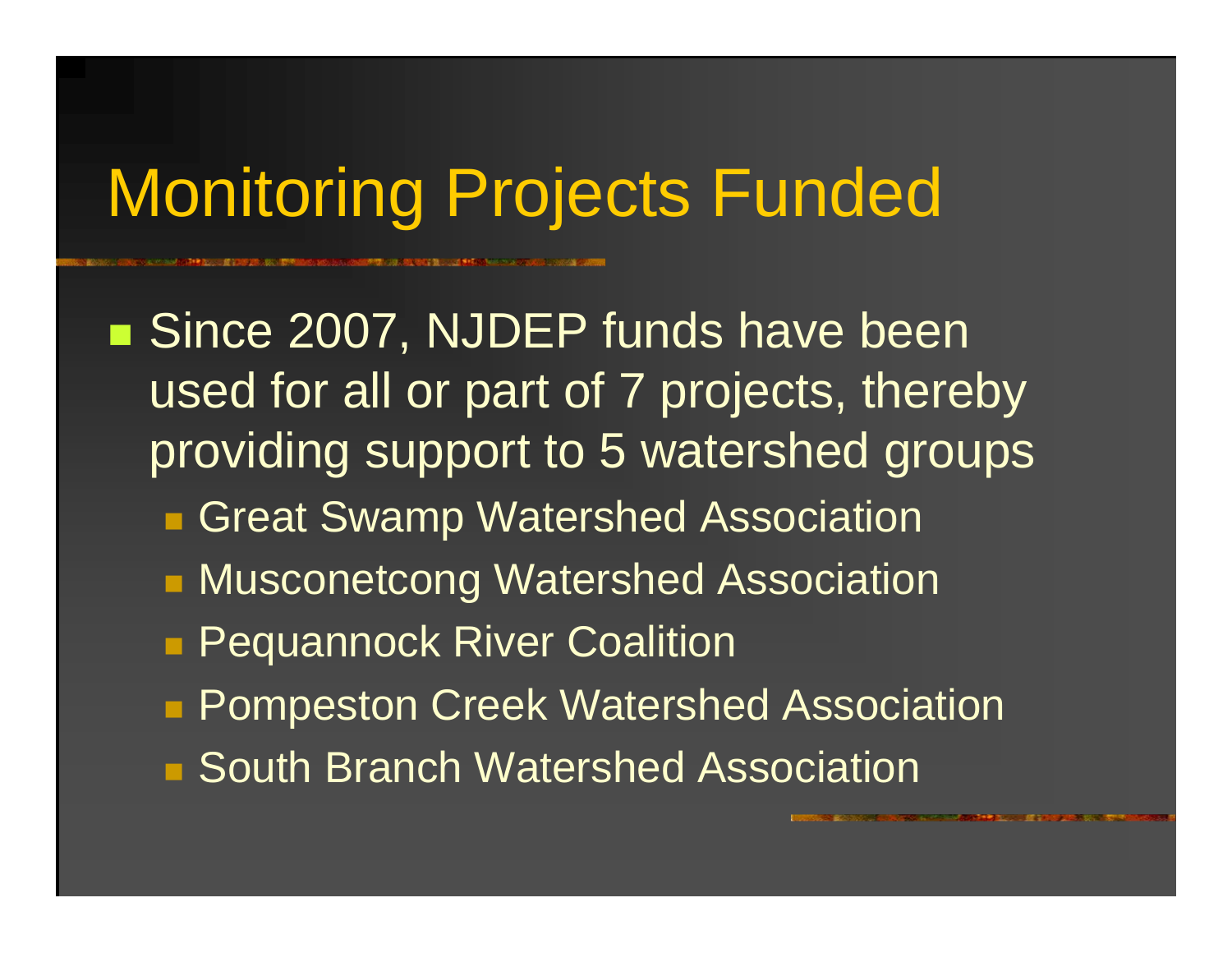# Example Projects

■ Great Swamp Watershed Association's Silver Brook Subwatershed Management Plan: monitoring and plan development. **Nusconetcong Watershed Association's** Dam Removal Monitoring Project: research into dam monitoring options, development of protocol and QAPP, implementation of monitoring.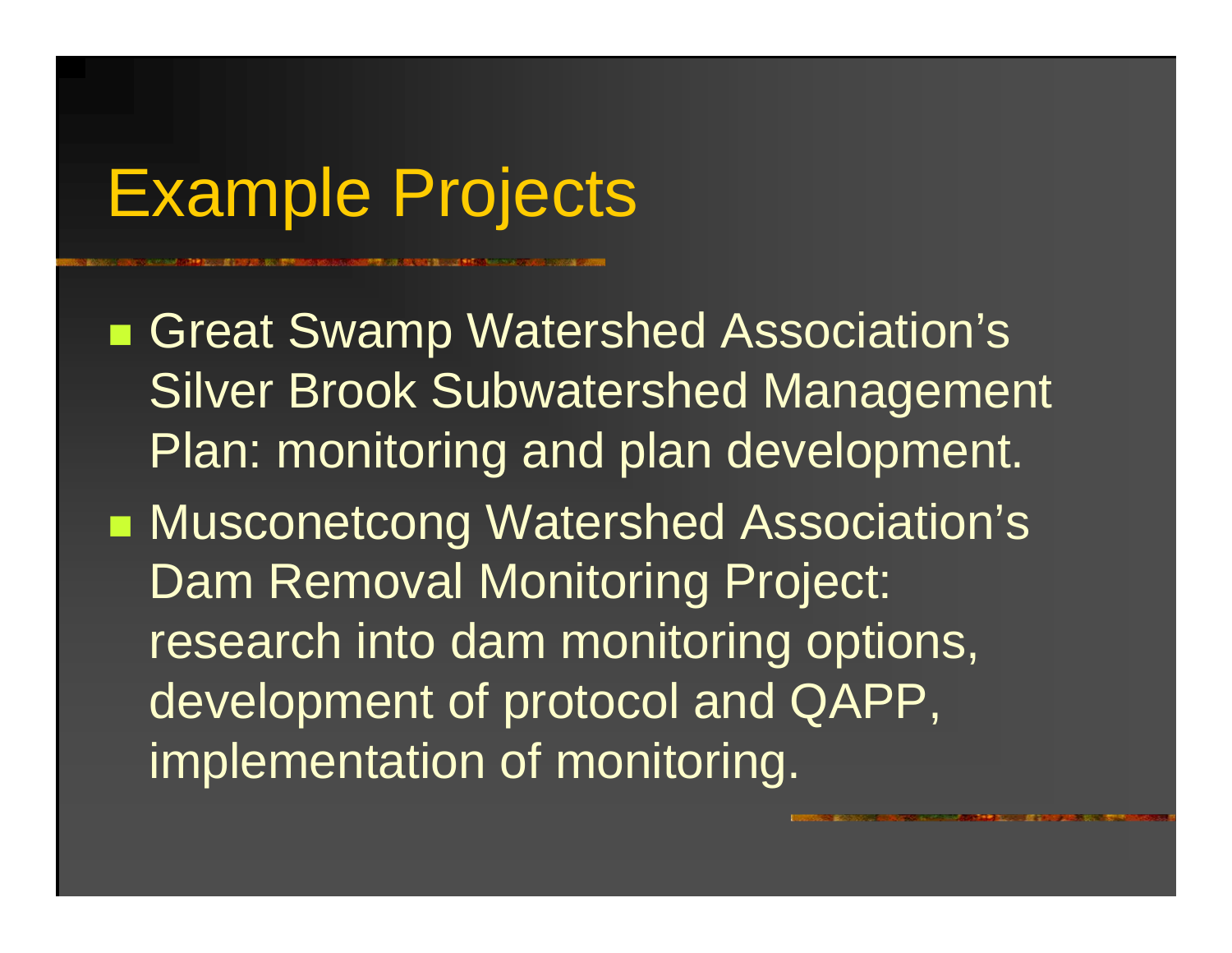## Benefits to Nonprofit

**• Additional funds for the grant program**benefits both WI and monitoring groups ■ Tap into NJDEP expertise **Grant review** ■ Technical assistance **Enhanced relationship with NJDEP**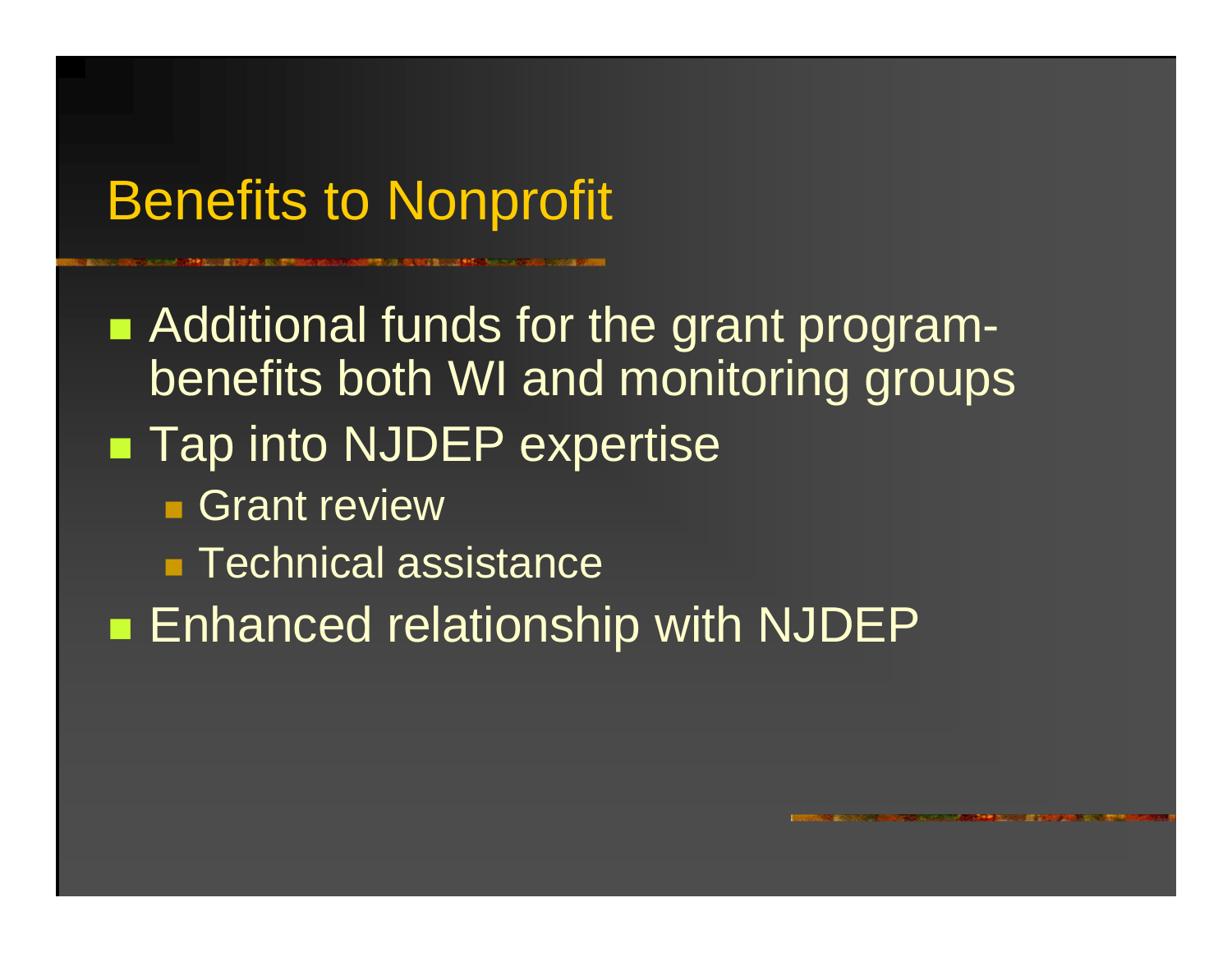### Benefits to Government

**• Ability to further support monitoring with** little addition to workload

**Increased visibility in nonprofit community Service Service Enhanced relationship with SBMWA & WI**